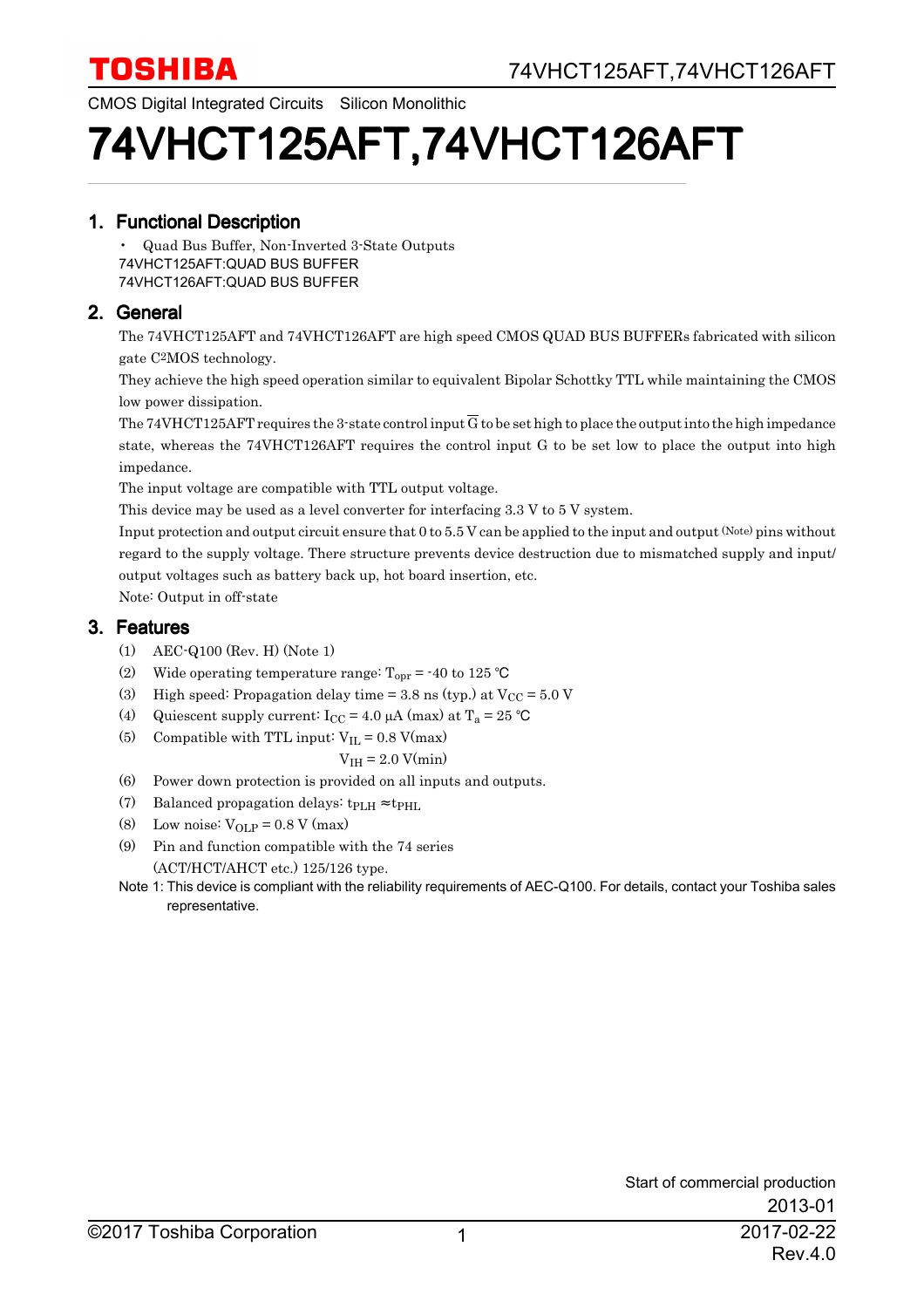## **TOSHIBA**

#### 4. Packaging



### 5. Pin Assignment







#### 6. Marking



### 7. IEC Logic Symbol

74VHCT125AFT 74VHCT126AFT

| 1G -<br>(2)<br>1A                       | EN | ь | ᢦ | (3)<br>1Y  |
|-----------------------------------------|----|---|---|------------|
| $2\overline{G}$<br>(5)<br>2A            |    |   |   | (6)<br>2Y  |
| (10)<br>$3\overline{G}$<br>(9)<br>3A    |    |   |   | (8)<br>3Y  |
| (13)<br>$4\overline{G}$ .<br>(12)<br>4A |    |   |   | (11)<br>4Y |

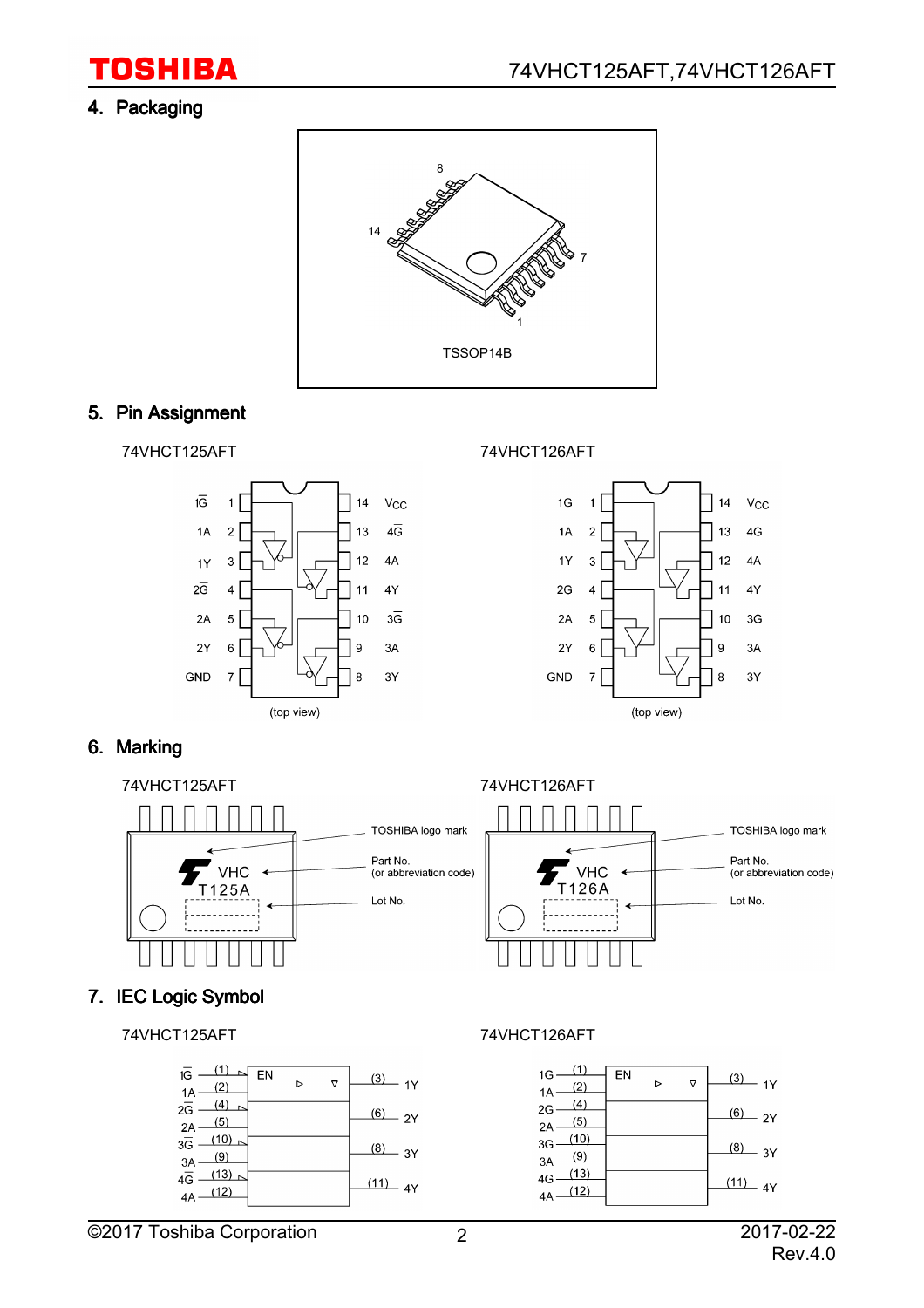#### 8. Truth Table

| Input $\overline{G}$<br>(74VHCT125AFT) | Input G<br>(74VHCT126AFT) | Input A | Output Y |
|----------------------------------------|---------------------------|---------|----------|
|                                        |                           |         |          |
|                                        |                           |         |          |
|                                        |                           |         |          |

X: Don't care

Z: High impedance

#### 9. Absolute Maximum Ratings (Note)

| Characteristics              | Symbol                     | <b>Note</b> | Rating                 | Unit |
|------------------------------|----------------------------|-------------|------------------------|------|
| Supply voltage               | $V_{\rm CC}$               |             | $-0.5$ to $7.0$        | v    |
| Input voltage                | $V_{IN}$                   |             | $-0.5$ to $7.0$        | v    |
| Output voltage               | $V_{\text{OUT}}$           | (Note 1)    | $-0.5$ to $7.0$        | v    |
|                              |                            | (Note 2)    | -0.5 to $V_{CC}$ + 0.5 |      |
| Input diode current          | ŀικ                        |             | $-20$                  | mA   |
| Output diode current         | Iок                        | (Note 3)    | ±20                    | mA   |
| Output current               | $I_{\text{OUT}}$           |             | ±25                    | mA   |
| $V_{\rm CC}$ /ground current | $_{\rm{lcc}}$              |             | ±50                    | mA   |
| Power dissipation            | $P_D$                      | (Note 4)    | 180                    | mW   |
| Storage temperature          | ${\mathsf T}_{\text{stg}}$ |             | $-65$ to $150$         | °C   |

Note: Exceeding any of the absolute maximum ratings, even briefly, lead to deterioration in IC performance or even destruction.

Using continuously under heavy loads (e.g. the application of high temperature/current/voltage and the significant change in temperature, etc.) may cause this product to decrease in the reliability significantly even if the operating conditions (i.e. operating temperature/current/voltage, etc.) are within the absolute maximum ratings and the operating ranges.

Please design the appropriate reliability upon reviewing the Toshiba Semiconductor Reliability Handbook ("Handling Precautions"/"Derating Concept and Methods") and individual reliability data (i.e. reliability test report and estimated failure rate, etc).

Note 1: Output in OFF state.

Note 2: High (H) or Low (L) state.  $I_{\text{OUT}}$  absolute maximum rating must be observed.

Note 3: V<sub>OUT</sub> < GND, V<sub>OUT</sub> > V<sub>CC</sub>

Note 4: 180 mW in the range of T<sub>a</sub> = -40 to 85 °C. From T<sub>a</sub> = 85 to 125 °C a derating factor of -3.25 mW/°C shall be applied until 50 mW.

#### 10. Operating Ranges (Note)

| Characteristics           | Symbol                      | <b>Note</b> | Rating        | Unit |
|---------------------------|-----------------------------|-------------|---------------|------|
| Supply voltage            | $V_{\rm CC}$                |             | 4.5 to 5.5    | V    |
| Input voltage             | V <sub>IN</sub>             |             | $0$ to 5.5    | V    |
| Output voltage            | VOUT                        | (Note 1)    | 0 to 5.5      | V    |
|                           |                             | (Note 2)    | 0 to $V_{CC}$ |      |
| Operating temperature     | $\mathsf{T}_{\mathsf{opr}}$ |             | -40 to 125    | °C   |
| Input rise and fall times | dt/dv                       |             | 0 to 20       | ns/V |

Note: The operating ranges must be maintained to ensure the normal operation of the device. Unused inputs must be tied to either  $V_{CC}$  or GND.

Note 1: Output in OFF state.

Note 2: High (H) or Low (L) state.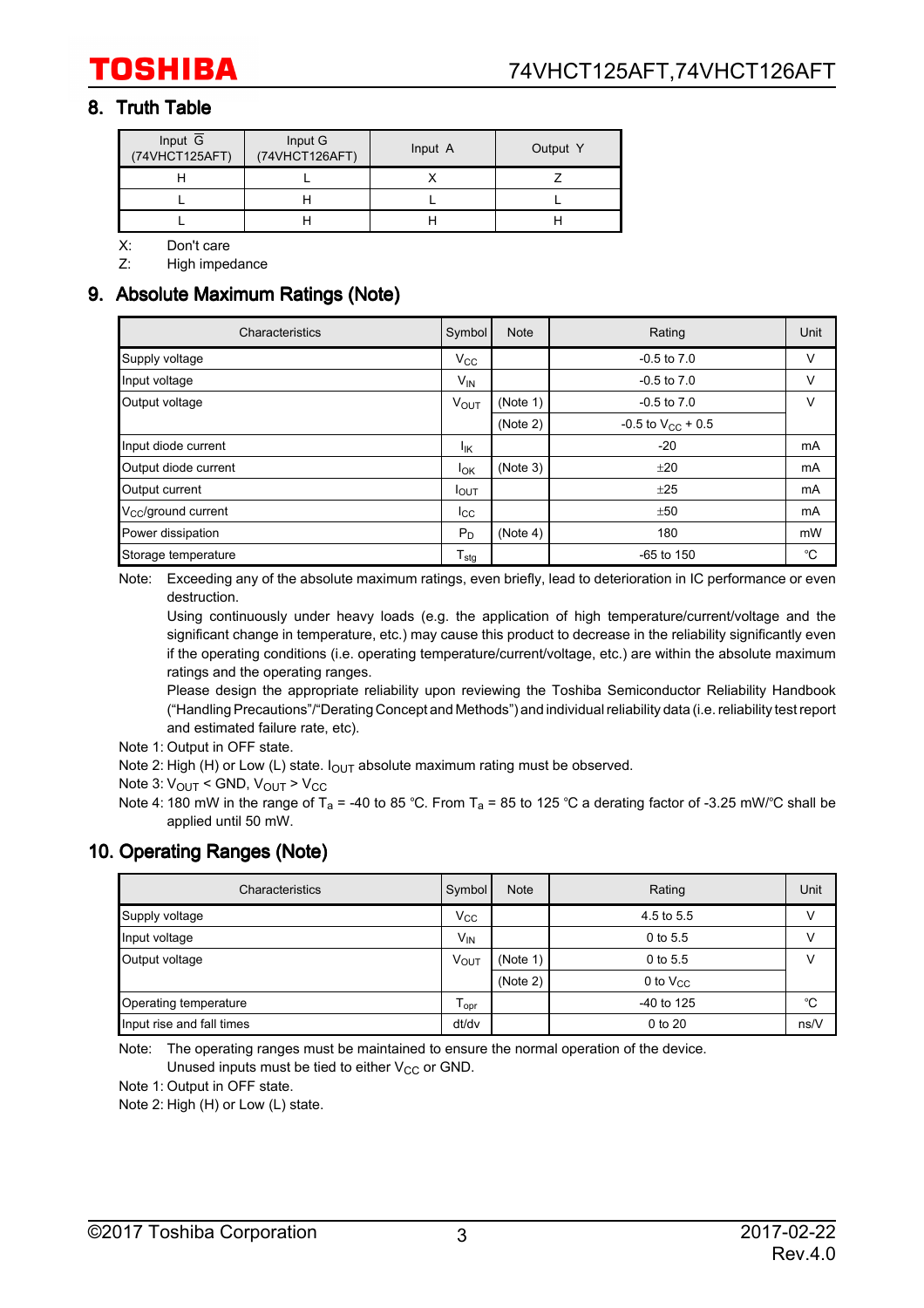#### 11. Electrical Characteristics

#### 11.1. DC Characteristics (Unless otherwise specified,  $T_a = 25 \degree C$ )

| Characteristics                             | Symbol          | <b>Test Condition</b>                                                        |                        | $V_{CC} (V)$ | Min  | Typ. | Max        | Unit   |
|---------------------------------------------|-----------------|------------------------------------------------------------------------------|------------------------|--------------|------|------|------------|--------|
| High-level input voltage                    | $V_{\text{IH}}$ |                                                                              |                        | 4.5 to 5.5   | 2.0  |      |            | $\vee$ |
| Low-level input voltage                     | $V_{IL}$        |                                                                              |                        | 4.5 to 5.5   |      |      | 0.8        | V      |
| High-level output voltage                   | $V_{OH}$        | $V_{IN} = V_{IH}$ or $V_{IL}$                                                | $I_{OH}$ = -50 $\mu$ A | 4.5          | 4.4  | 4.5  |            | $\vee$ |
|                                             |                 |                                                                              | $I_{OH} = -8$ mA       | 4.5          | 3.94 |      |            |        |
| Low-level output voltage                    | $V_{OL}$        | $V_{\text{IN}} = V_{\text{IH}}$ or $V_{\text{II}}$                           | $I_{OL}$ = 50 $\mu$ A  | 4.5          |      | 0.0  | 0.1        | $\vee$ |
|                                             |                 |                                                                              | $I_{OL}$ = 8 mA        | 4.5          |      |      | 0.36       |        |
| 3-state output OFF-state<br>leakage current | $I_{OZ}$        | $V_{IN}$ = $V_{IH}$ or $V_{II}$<br>$V_{\text{OUT}}$ = $V_{\text{CC}}$ or GND |                        |              |      |      | $\pm 0.25$ | μA     |
| Input leakage current                       | <sup>I</sup> IN | $V_{\text{IN}}$ = 5.5 V or GND                                               |                        | 0 to 5.5     |      |      | ±0.1       | μA     |
| Quiescent supply                            | $_{\rm lcc}$    | $V_{IN}$ = $V_{CC}$ or GND                                                   |                        | 5.5          |      |      | 4.0        | μA     |
| current                                     | $I_{\rm CCT}$   | Per input: $V_{IN}$ = 3.4 V<br>Other input: $V_{CC}$ or GND                  |                        | 5.5          |      |      | 1.35       | mA     |
| Output leakage current<br>(Power-OFF)       | $I_{OPD}$       | $V_{OUT}$ = 5.5 V                                                            |                        | 0            |      |      | 0.5        | μA     |

#### 11.2. DC Characteristics (Unless otherwise specified,  $T_a = -40$  to 85 °C)

| Characteristics                             | Symbol          | <b>Test Condition</b>                                        |                           |            | Min  | Max        | Unit   |
|---------------------------------------------|-----------------|--------------------------------------------------------------|---------------------------|------------|------|------------|--------|
| High-level input voltage                    | V <sub>IH</sub> |                                                              |                           | 4.5 to 5.5 | 2.0  |            | $\vee$ |
| Low-level input voltage                     | $V_{\sf IL}$    |                                                              |                           | 4.5 to 5.5 |      | 0.8        | $\vee$ |
| High-level output voltage                   | $V_{OH}$        | $V_{IN}$ = $V_{IH}$ or $V_{II}$                              | $I_{OH}$ = -50 $\mu$ A    | 4.5        | 4.4  |            | $\vee$ |
|                                             |                 |                                                              | $I_{OH} = -8$ mA          | 4.5        | 3.80 |            |        |
| Low-level output voltage                    | $V_{OL}$        | $V_{\text{IN}} = V_{\text{IH}}$ or $V_{\text{II}}$           | $I_{\Omega I} = 50 \mu A$ | 4.5        |      | 0.1        | $\vee$ |
|                                             |                 |                                                              | $I_{\Omega I}$ = 8 mA     | 4.5        |      | 0.44       |        |
| 3-state output OFF-state<br>leakage current | $I_{OZ}$        | $V_{IN}$ = $V_{IH}$ or $V_{II}$<br>$V_{OUT} = V_{CC}$ or GND |                           | 5.5        |      | $\pm 2.50$ | μA     |
| Input leakage current                       | I <sub>IN</sub> | $V_{IN}$ = 5.5 V or GND                                      |                           | 0 to 5.5   |      | ±1.0       | μA     |
| Quiescent supply<br>current                 | $I_{\rm CC}$    | $V_{IN}$ = $V_{CC}$ or GND                                   |                           | 5.5        |      | 40.0       | μA     |
| Quiescent supply<br>current                 | $I_{\rm CCT}$   | Per input: $V_{IN}$ = 3.4 V<br>Other input: $V_{CC}$ or GND  |                           | 5.5        |      | 1.50       | mA     |
| Output leakage current<br>(Power-OFF)       | $I_{OPD}$       | $V_{OUT}$ = 5.5 V                                            |                           | $\Omega$   |      | 5.0        | μA     |

#### 11.3. DC Characteristics (Unless otherwise specified,  $T_a = -40$  to 125 °C)

| Characteristics                             | Symbol          | <b>Test Condition</b>                                                                           |                            | $V_{CC}$ (V) | Min  | Max   | Unit   |
|---------------------------------------------|-----------------|-------------------------------------------------------------------------------------------------|----------------------------|--------------|------|-------|--------|
| High-level input voltage                    | V <sub>IH</sub> |                                                                                                 |                            | 4.5 to 5.5   | 2.0  |       | $\vee$ |
| Low-level input voltage                     | $V_{IL}$        |                                                                                                 |                            | 4.5 to 5.5   |      | 0.8   | $\vee$ |
| High-level output voltage                   | V <sub>OH</sub> | $V_{IN}$ = $V_{IH}$ or $V_{II}$                                                                 | $I_{OH} = -50 \mu A$       | 4.5          | 4.4  |       | $\vee$ |
|                                             |                 |                                                                                                 | $I_{OH} = -8$ mA           | 4.5          | 3.70 |       |        |
| Low-level output voltage                    | $V_{OL}$        | $V_{IN} = V_{IH}$ or $V_{IL}$                                                                   | $I_{\text{OI}} = 50 \mu A$ | 4.5          |      | 0.1   | $\vee$ |
|                                             |                 |                                                                                                 | $I_{OL}$ = 8 mA            | 4.5          |      | 0.55  |        |
| 3-state output OFF-state<br>leakage current | $I_{OZ}$        | $V_{\text{IN}} = V_{\text{IH}}$ or $V_{\text{IL}}$<br>$V_{\text{OUT}}$ = $V_{\text{CC}}$ or GND |                            | 5.5          |      | ±10.0 | μA     |
| Input leakage current                       | Ι'n             | $V_{IN}$ = 5.5 V or GND                                                                         |                            | $0$ to 5.5   |      | ±2.0  | μA     |
| Quiescent supply                            | $_{\rm lcc}$    | $V_{IN}$ = $V_{CC}$ or GND                                                                      |                            | 5.5          |      | 80.0  | μA     |
| current                                     | $I_{\rm CCT}$   | Per input: $V_{IN}$ = 3.4 V<br>Other input: $V_{CC}$ or GND                                     |                            | 5.5          |      | 1.50  | mA     |
| Output leakage current<br>(Power-OFF)       | $I_{OPD}$       | $V_{OUIT} = 5.5 V$                                                                              |                            | $\Omega$     |      | 20.0  | μA     |

©2017 Toshiba Corporation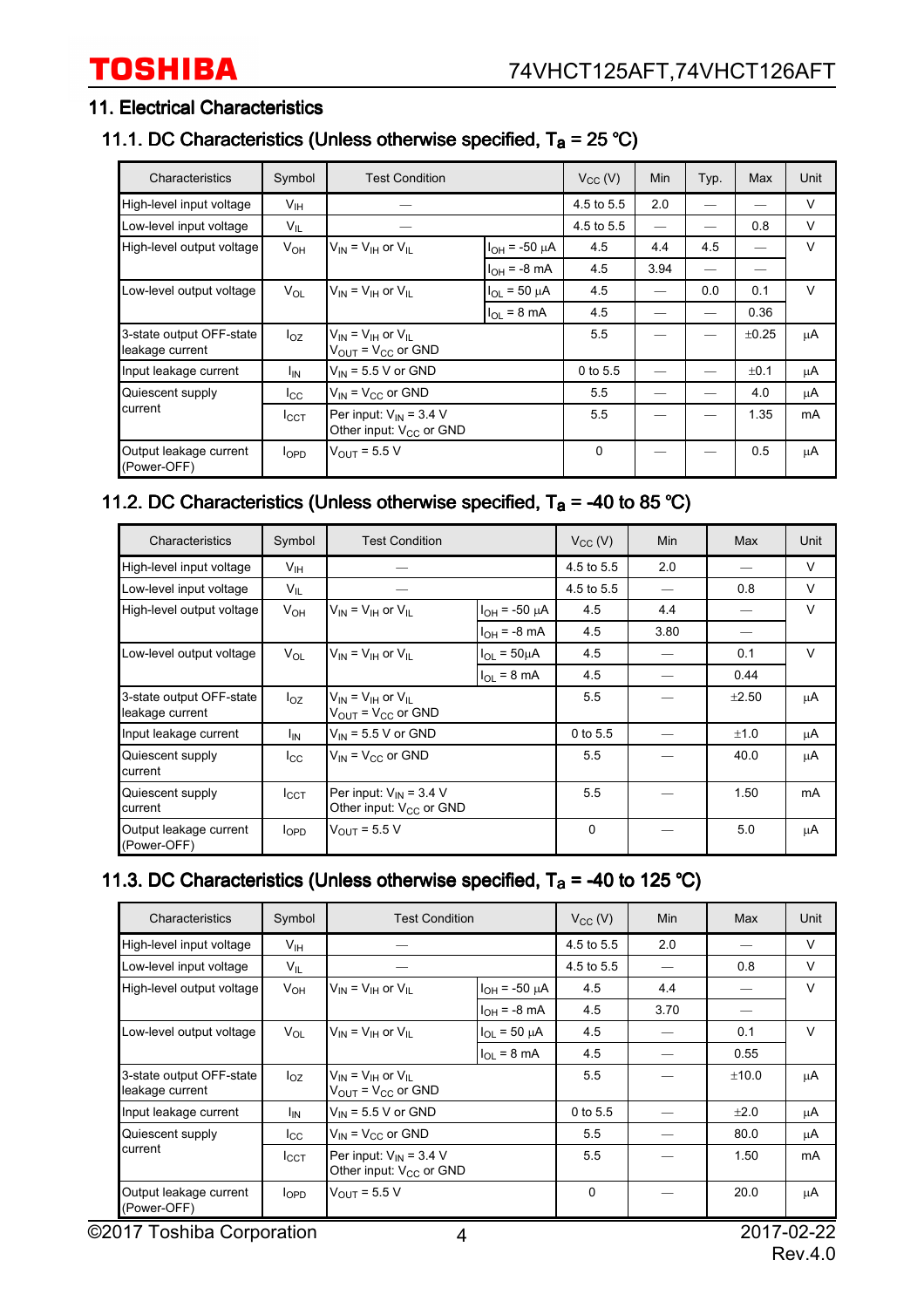#### 11.4. AC Characteristics (Unless otherwise specified,  $T_a = 25 \degree C$ , Input:  $t_r = t_f = 3 \text{ ns}$ )

| Characteristics             | Part Number  | Symbol                     | <b>Note</b> | <b>Test</b><br>Condition | $V_{CC}$ (V)  | $C_1$ (pF) | Min | Typ. | Max | Unit |
|-----------------------------|--------------|----------------------------|-------------|--------------------------|---------------|------------|-----|------|-----|------|
| Propagation delay time      |              | $t_{\rm PLH}, t_{\rm PHL}$ |             |                          | $5.0 \pm 0.5$ | 15         |     | 3.8  | 5.5 | ns   |
|                             |              |                            |             |                          |               | 50         |     | 5.3  | 7.5 |      |
| 3-state output enable time  |              | $t_{PZL}, t_{PZH}$         |             | $ R_1 = 1 k\Omega$       | $5.0 \pm 0.5$ | 15         |     | 3.6  | 5.1 | ns   |
|                             |              |                            |             |                          |               | 50         |     | 5.1  | 7.1 |      |
| 3-state output disable time |              | $t_{PLZ}, t_{PHZ}$         |             | $ R_1 = 1 k\Omega$       | $5.0 \pm 0.5$ | 50         |     | 6.1  | 8.8 | ns   |
| Output skew                 |              | $t_{osLH}, t_{osHL}$       | (Note 1)    |                          | $5.0 \pm 0.5$ | 50         |     |      | 1.0 | ns   |
| Input capacitance           |              | $C_{IN}$                   |             |                          |               |            |     | 4    | 10  | pF   |
| Output capacitance          |              | $C_{OUT}$                  |             |                          |               |            |     | 6    |     | pF   |
| Power dissipation           | 74VHCT125AFT | $C_{PD}$                   | (Note 2)    |                          |               |            |     | 14   | —   | pF   |
| capacitance                 | 74VHCT126AFT |                            |             |                          |               |            |     | 15   | –   |      |

Note 1: Parameter guaranteed by design.  $(t_{osLH} = |t_{PLH}m-t_{PLH}n|, t_{osHL} = |t_{PHL}m-t_{PHL}n|)$ 

Note 2:  $\mathtt{C_{PD}}$  is defined as the value of the internal equivalent capacitance which is calculated from the operating current consumption without load. Average operating current can be obtained by the equation.

 $I_{CC(opr)}$  = C<sub>PD</sub> × V<sub>CC</sub> × f<sub>IN</sub> +  $I_{CC}/4$  (per gate)

#### 11.5. AC Characteristics (Unless otherwise specified,  $T_a$  = -40 to 85 °C, Input:  $t_r$  =  $t_f$  = 3 ns)

| Characteristics             | Symbol                              | <b>Note</b> | <b>Test</b><br>Condition | $V_{CC}$ (V)  | $C_L$ (pF) | Min | Max  | Unit |
|-----------------------------|-------------------------------------|-------------|--------------------------|---------------|------------|-----|------|------|
| Propagation delay time      | t <sub>PLH</sub> , t <sub>PHL</sub> |             |                          | $5.0 \pm 0.5$ | 15         | 1.0 | 6.5  | ns   |
|                             |                                     |             |                          |               | 50         | 1.0 | 8.5  |      |
| 3-state output enable time  | t <sub>PZL</sub> , t <sub>PZH</sub> |             | $R_1 = 1 k\Omega$        | $5.0 + 0.5$   | 15         | 1.0 | 6.0  | ns   |
|                             |                                     |             |                          |               | 50         | 1.0 | 8.0  |      |
| 3-state output disable time | $t_{PLZ}, t_{PHZ}$                  |             | $R_1 = 1 k\Omega$        | $5.0 \pm 0.5$ | 50         | 1.0 | 10.0 | ns   |
| Output skew                 | $t_{osLH}, t_{osHL}$                | (Note 1)    | —                        | $5.0 \pm 0.5$ | 50         |     | 1.0  | ns   |
| Input capacitance           | $C_{IN}$                            |             |                          |               |            |     | 10   | pF   |

Note 1: Parameter guaranteed by design.  $(t_{osLH} = |t_{PLH}m-t_{PL}m|, t_{osHL} = |t_{PHL}m-t_{PHL}n|)$ 

#### 11.6. AC Characteristics

#### (Unless otherwise specified,  $T_a = -40$  to 125 °C, Input:  $t_r = t_f = 3$  ns)

| Characteristics             | Symbol                           | <b>Note</b> | Test<br>Condition  | $V_{CC}$ (V)  | $C_{L}$ (pF) | <b>Min</b> | Max  | Unit |
|-----------------------------|----------------------------------|-------------|--------------------|---------------|--------------|------------|------|------|
| Propagation delay time      | $t_{\text{PLH}}, t_{\text{PHL}}$ |             |                    | $5.0 \pm 0.5$ | 15           | 1.0        | 7.0  | ns   |
|                             |                                  |             |                    |               | 50           | 1.0        | 9.5  |      |
| 3-state output enable time  | $t_{PZL}, t_{PZH}$               |             | $ R_1 = 1 k\Omega$ | $5.0 \pm 0.5$ | 15           | 1.0        | 6.5  | ns   |
|                             |                                  |             |                    |               | 50           | 1.0        | 9.0  |      |
| 3-state output disable time | $t_{\text{PLZ}}, t_{\text{PHZ}}$ |             | $ R_1 = 1 k\Omega$ | $5.0 \pm 0.5$ | 50           | 1.0        | 11.0 | ns   |
| Output skew                 | $t_{osLH}, t_{osHL}$             | (Note 1)    |                    | $5.0 \pm 0.5$ | 50           |            | 1.0  | ns   |
| Input capacitance           | $C_{IN}$                         |             |                    |               |              |            | 10   | pF   |

Note 1: Parameter guaranteed by design.  $(t_{osLH} = |t_{PLH}m-t_{PLH}n|, t_{osHL} = |t_{PHL}m-t_{PHL}n|)$ 

#### 11.7. Noise Characteristics (Unless otherwise specified,  $T_a = 25$  °C, Input:  $t_r = t_f = 3$  ns)

| Characteristics                           | Symbol           | <b>Test Condition</b> | $V_{CC}$ (V) | Typ.   | Limit  | Unit |
|-------------------------------------------|------------------|-----------------------|--------------|--------|--------|------|
| Quiet output maximum dynamic $V_{\Omega}$ | V <sub>OLP</sub> | $IC_L = 50 pF$        | 5.0          | 0.5    | 0.8    |      |
| Quiet output minimum dynamic $V_{\Omega}$ | ∨ <sub>ΟLV</sub> | $ C_1 = 50 pF$        | 5.0          | $-0.5$ | $-0.8$ |      |
| Minimum high-level dynamic input voltage  | V <sub>IHD</sub> | $IC_1 = 50$ pF        | 5.0          | _      | 2.0    |      |
| Maximum low-level dynamic input voltage   | V <sub>ILD</sub> | $= 50$ pF<br>ັບ⊧      | 5.0          | _      | 0.8    |      |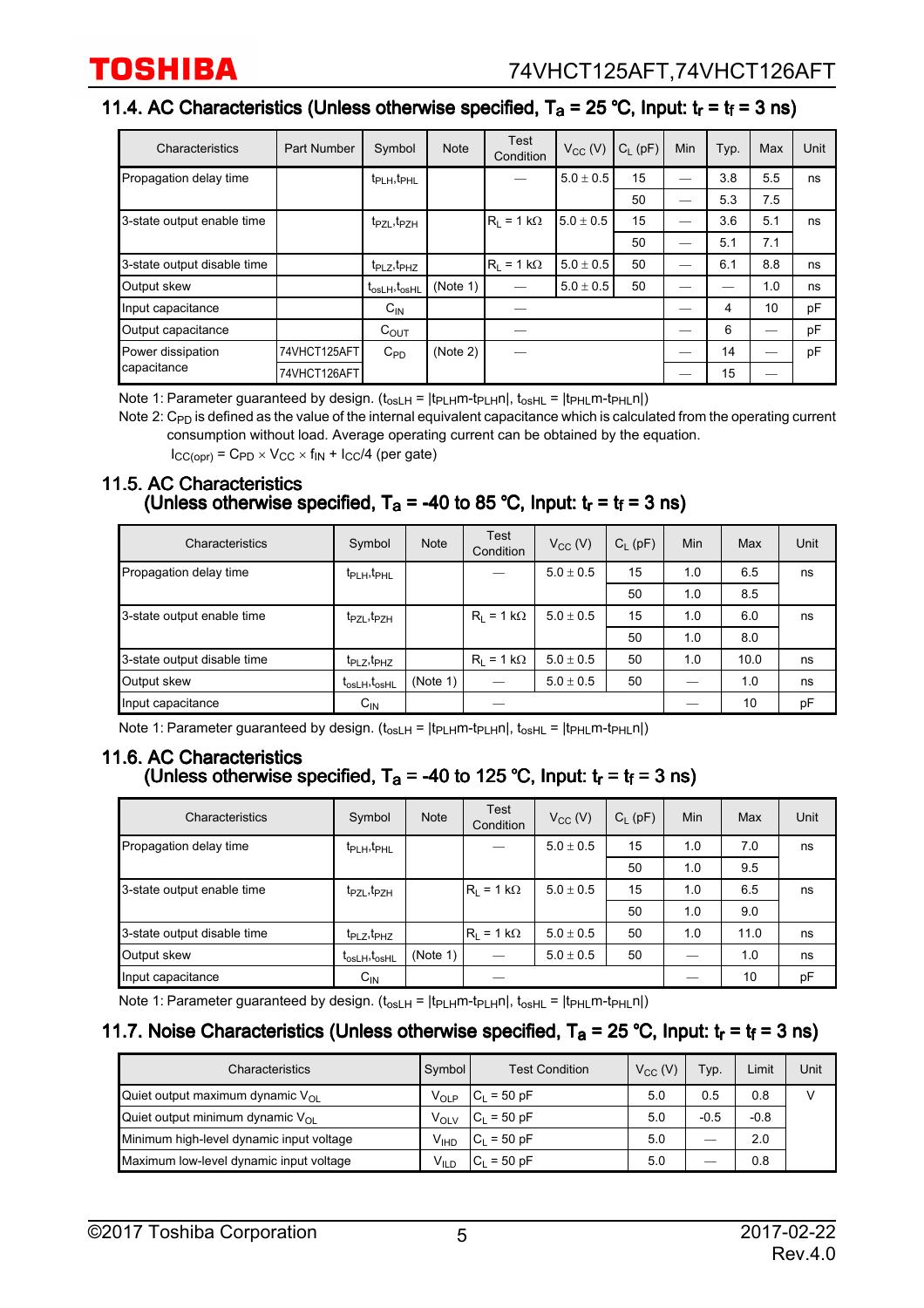

#### Package Dimensions

Unit: mm



Weight: 0.054 g (typ.)

|                    | Package Name(s) |
|--------------------|-----------------|
| Nickname: TSSOP14B |                 |